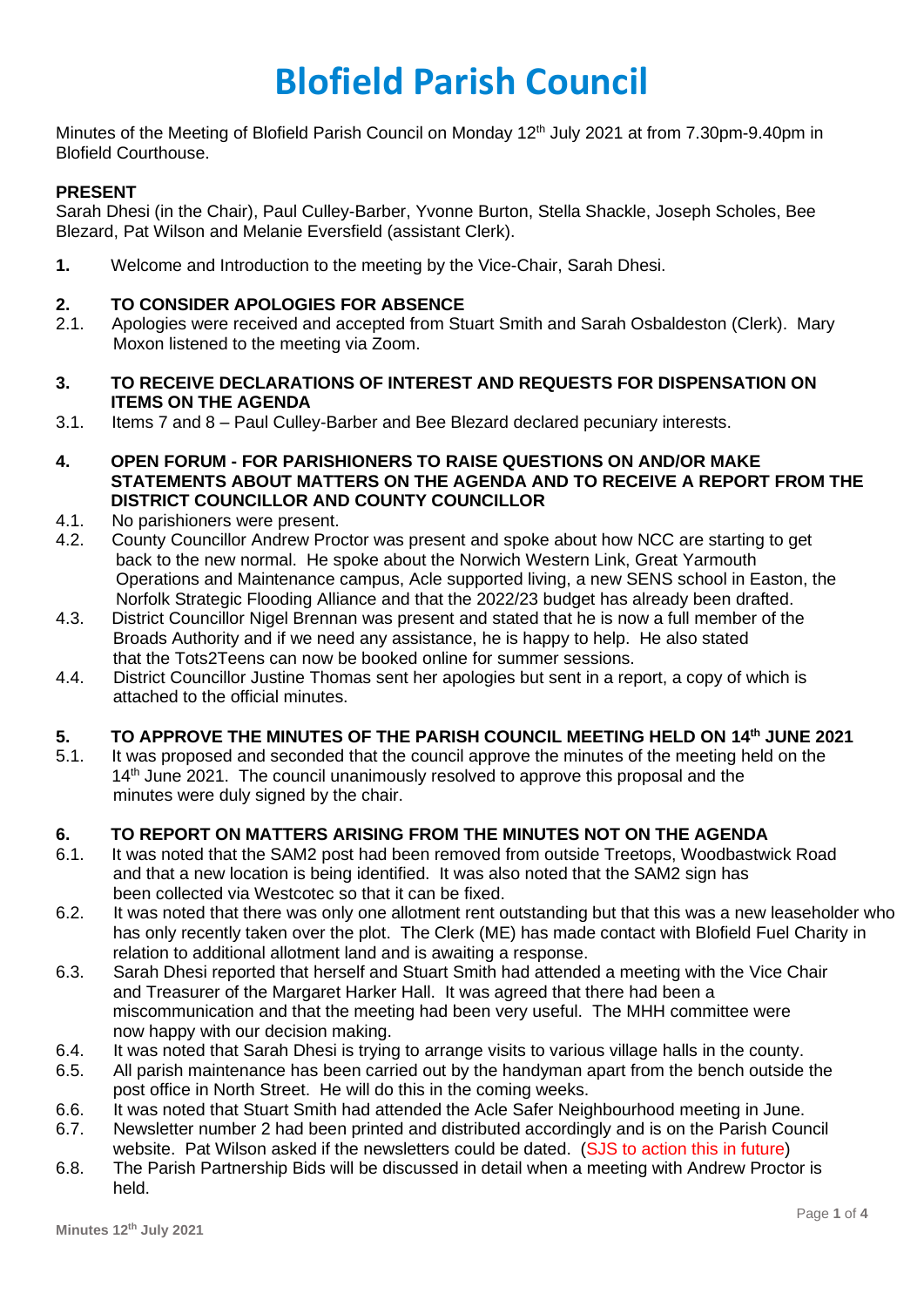- **7. TO NOTE RECENT CORRESPONDENCE WITH THE SOLICITORS REGARDING S106 LAND TRANSFER TO WYNGATES AND TO APPROVE**
- 7.1. The correspondence which seeks details of accurate measurements of the three parcels of land in question and exact details of the commuted sum for not only continued maintenance but also for landscaping the site was noted and approved.
- **8. TO RECEIVE AN UPDATE REGARDING THE WYNGATES LAND TRANSFER, NEW SCHOOL AND DOCTORS SURGERY EXTENSION AND AGREE ANY NECESSARY ACTIONS**
- 8.1. Melanie stated that in addition to her report it was noted that a meeting with Andrew Proctor has been secured for Wednesday 14<sup>th</sup> July at 5pm.
- 8.2. Andrew Proctor stated that he would be meeting with the Director of NCC Highways on Tuesday 13<sup>th</sup> July to discuss the access road.

# **9. TO RECEIVE A REPORT ON MARTY'S MARSH AND APPROVE ALL NECESSARY ACTIONS**

- 9.1. Melanie distributed a report to the Parish Council for the meeting.
- 9.2. It was noted that the letter to Brundall Parish Council had been received and that this would go before the Land Management Committee on Thursday 15<sup>th</sup> July. Sarah Dhesi and Yvonne Burton to attend the meeting and had provided councillors with a summary of what they will talk about at the meeting. This summary was approved. Sarah and Yvonne to report back at the next meeting.
- 9.3. It was agreed to officially open the site on Monday 26<sup>th</sup> July at 4.30pm with District Cllr Justine Thomas who had kindly donated some money towards the bench. (ME to action).
- 9.4. The tree survey from Treecare Consultants Ltd had been received and Melanie had sent this to the councillors and Brundall Parish Council. It was agreed to seek quotations for the works which are required in the next 6 months. (ME to action).
- 9.5. As the Friends of Marty's Marsh have interest from young people to volunteer on workdays it was noted that they would be covered under the Council's insurance policy. A draft Safeguarding Policy was also considered and approved. A councillor to also be DBS checked. (ME to action).
- 9.6. It was noted that Marty's Marsh has been selected for an award through the CPRE Norfolk Awards. An awards evening is taking place on Thursday 16<sup>th</sup> September 2021 at 5pm at Dereham Memorial Hall. Up to 5 people can attend. It was agreed that Yvonne Burton, Stella Shackle, Bee Blezard, David Pilch and Rob Christie attend with Sarah Dhesi as a reserve if one cannot attend. (ME to action).
- 9.7. It was noted that nothing had been received from the Land Registry as yet. (ME to chase).

## **10. TO REVIEW QUOTATIONS FOR GATES ON FOOTPATH 12 AT THE CHURCHYARD BOUNDARY**

10.1. To be considered at the August meeting.

## **11. TO CONSIDER A QUOTATION FOR THE CHURCHYARD PUBLIC RIGHT OF WAY MAINTENANCE**

11.1. It was noted that Garden Guardian has been to look at the site and stated that the area in question would need work doing to it on an annual basis in July and this would cost £50.00 plus VAT. This was agreed. (ME to action). It was noted that the current grass area towards the stile may need reseeding in the Autumn.

## **12. TO RECEIVE AN UPDATE ON THE COURTHOUSE SURVEY, PLANNING APPLICATION AND AGREE ANY NECESSARY ACTIONS**

- 12.1. It was noted that the Fire Reinstatement Valuation has come back at a value of £1 million pounds. As the Council are legally required to be adequately insured the Clerk used delegated powers to increase the cover on the insurance. This has added an extra £282.11 to the annual premium which has been paid.
- 12.2. As part of the building survey it was suggested that an asbestos survey is undertaken on the building. A quote of £550.00 plus VAT has been received and this was agreed. (ME to action).
- 12.3. With regard to the planning application for the window repairs it was noted that Melanie and Stella are meeting with the Courthouse Management Committee on Monday 26<sup>th</sup> July at 2pm to progress this.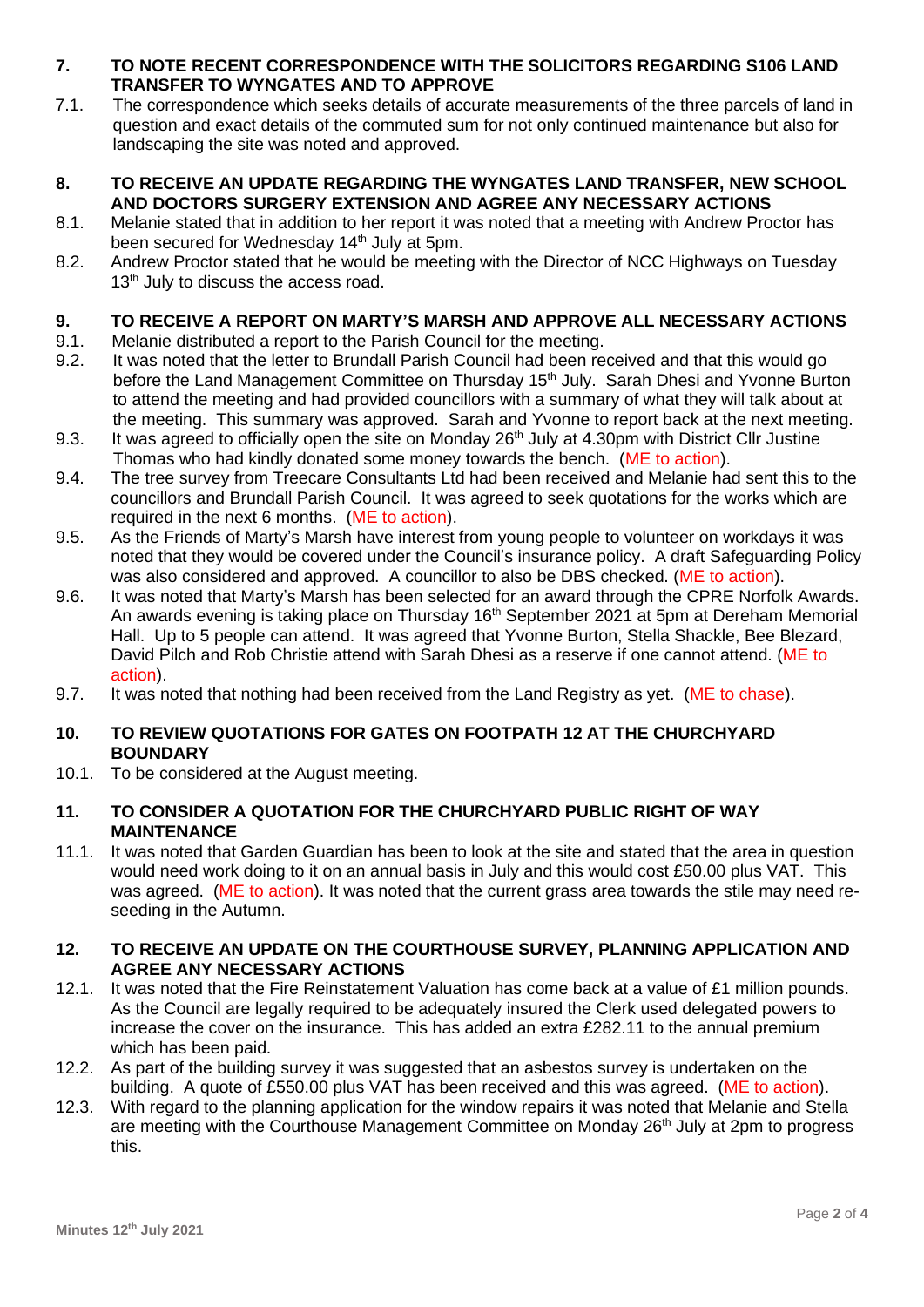- **13. TO APPROVE INVOICES FOR PAYMENT, NOTE COUNCIL FUNDS AND REVIEW INTERNAL MONTHLY CHECKS**
- 13.1. It was proposed and seconded that the council approve all payments of vouchers #45 #83 totalling £9,037.83 (see Appendix A). The council unanimously resolved to approve the proposal. Clerk (SO) to arrange payment.
- 13.2. The council noted the bank reconciliation up to the 4 June 2021 (Appendix B).
- 13.3. The Council noted the Internal Control Monthly Check from  $16<sup>th</sup>$  and  $26<sup>th</sup>$  June 2021 (Appendix C)
- 13.4. It was agreed that the Treecare Consultants invoice be paid as soon as possible. (SO to action)
- **14. TO APPROVE YVONNE BURTON AS A FURTHER CHEQUE PAYMENT AND ONLINE AUTHORISOR WITH BARCLAYS**
- 14.1. The council agreed this action. (SO to action).

# **15. TO AGREE TO APPOINT SUE LAKE AS INTERNAL AUDITOR FOR 2021/22**

- 15.1. The council agreed this action. (SO to action).
- **16. TO CONSIDER QUOTATIONS FOR CHURCHYARD HEADSTONE REPAIRS AND REASSESSMENT QUOTATION**
- 16.1. It was agreed that the 22 headstones in category 5 be mended at a maximum cost of £4,840.00 plus VAT. Once this work has taken place the council will then consider works to the 13 headstones in category 4. (ME to action).
- 16.2. It was agreed to re-survey the headstones in category 3 in 5 months' time at a cost of £75.00 plus VAT. (ME to action).

# **17. TO CONSIDER URGENT TREE WORKS AT TOWN PIT POND**

- 17.1. The council are still awaiting the land registry information.
- 17.2. It was agreed to look at further treatment works in the Autumn.
- **18. TO CONSIDER FURTHER WEED TREATMENT AROUND THE VILLAGE SIGNS LATER IN THE YEAR AT A COST OF £100 FOR 12 SIGNS**
- 18.1. It was agreed that this takes place toward the end of the financial year in March 2022. (ME to action)
- **19. TO RECEIVE AN UPDATE REGARDING THE COUNTRY PARK LAND LINKED TO THE 20171386 MEMORIAL HALL BRUNDALL DEVELOPMENT**
- 19.1. Various bits of information had been distributed in relation to the site. Sarah Osbaldeston is in the process of arranging a site visit and a meeting with the Green Infrastructure Officer at Broadland District Council. It was noted that this would be bought back to the council at the July planning meeting.
- **20. TO NOTE CORRESPONDENCE WITH HEATHLANDS COMMUNITY CENTRE REGARDING SECTION 106 AND AGREE A MEETING**
- 20.1. The correspondence was noted, and a meeting was agreed. Yvonne Burton and either Stuart Smith or Sarah Dhesi attends along with a clerk. (ME to action).
- **21. TO NOTE THE PUBLIC RIGHT OF WAY REPORT, REVIEW FP5&7 FOOTPATH SAFETY AND AGREE ANY NECESSARY ACTIONS**
- 21.1. The report was received and noted. (YB to send any concerns to NCC).
- 21.2. It was noted that a discussion had taken place with Jerome Mayhew MP in relation to FP5&7 and he has agreed to ask NCC Highways to risk assess the area.
- 21.3. It was also noted that at a site meeting the possibility of a footpath between Blofield and Blofield Heath was looked at once again. The Parish Council to make contact with the landowners to see if any there is any change of mind. (ME to action). Jerome will get back to us with any progress he makes.

#### **22. TO CONSIDER SIGNING A PARISH COUNCIL ARMED FORCES COVENANT PLEDGE**

22.1. Following much discussion, it was agreed that the council already partakes in activities relating to the armed forces such as Remembrance Sunday and the street naming of new developments and therefore it would hold this in obeyance for now.